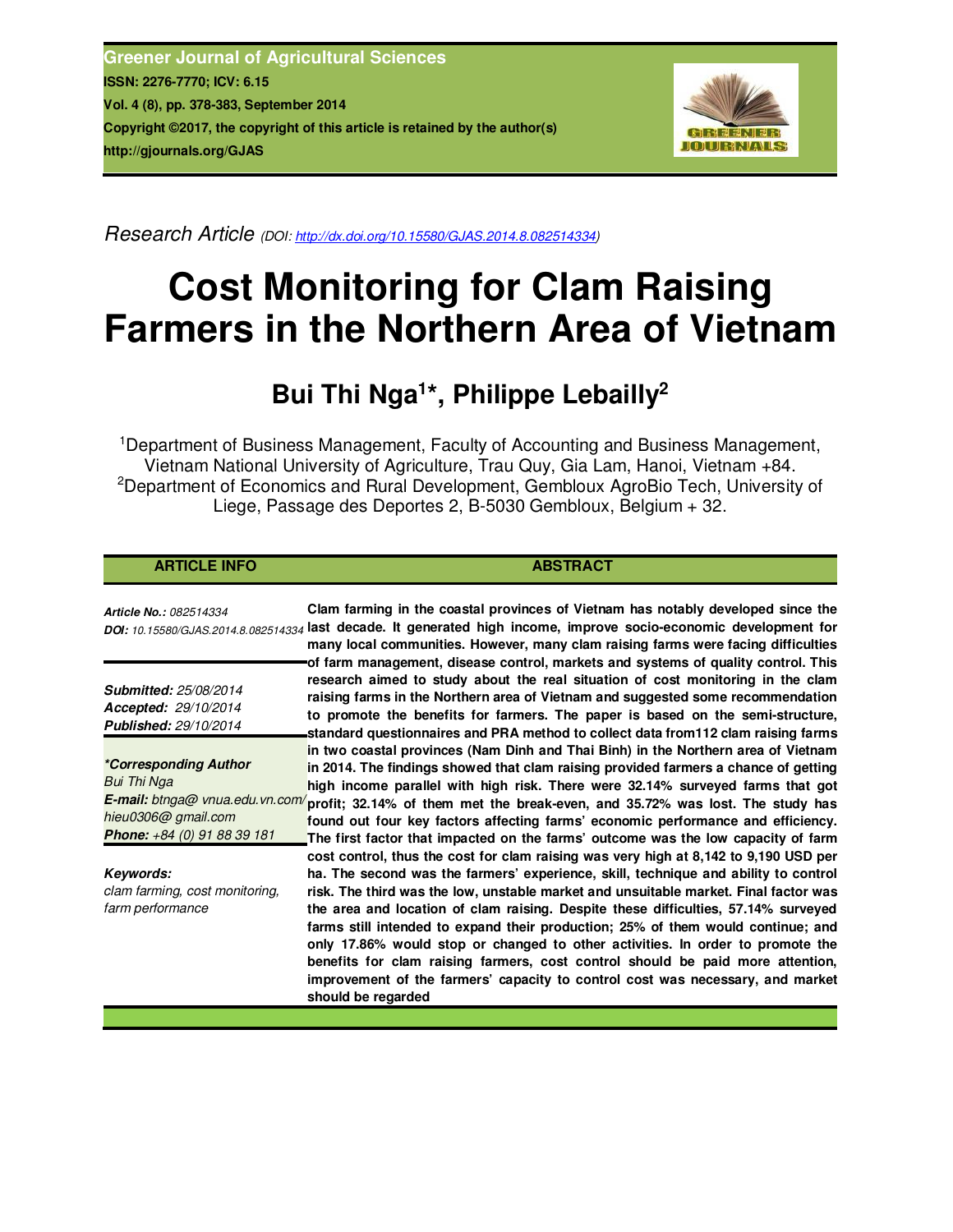#### **1. INTRODUCTION**

The traditional production systems of rice monopoly in coastal municipalities in Vietnam have been significantly changed since the 2000s. Faced with relatively low incomes, many rice farms and salt farms have converted the surfaces to aquaculture production. These changes have had a significant impact on revenues generated in coastal towns with changes in the organization of work and the creation of upstream markets for food plants (Thuyet and Dzung, 2013). This type of family aquaculture has grown rapidly to meet the domestic demand but also to export markets. Faced with these voluntary initiatives, the Vietnamese authorities have supervised and supported these new producers in sustainable patterns of development both for aquaculture in freshwater, brackish, and salt water (MARD, 2011).

Similar to aquaculture farming, clam farming in the coastal provinces of Vietnam has notably developed since the last decade. It generated high income, improve socio-economic development for many local communities (WA and CA, 2009).

However, many clam raising farms were facing difficulties of farm management, disease control, markets and systems of quality control (AD, 2011; Tuan, 2005). In addition, climate change is likely to affect significantly these areas, particularly exposed to sea-level rise.

Thus, this research aims to study about the real situation of cost monitoring in the clam raising farms in the Northern area of Vietnam and suggest some recommendation to promote the benefits for farmers.

#### **2. METHODOLOGY**

This research chose Nam Dinh and Thai Binhas study sites because: (i) these two coastal provinces are located in the Northern area and have the highest productivity and quantity of clam raising farms in Vietnam; (ii) farmers in these two provinces have a longer time experience in clam raising compared to other provinces in Vietnam; (iii) clam raising is the key economic activities in these two provinces,



**Figure 1. Location of the study**  Source:VKI, 2014; Huyen, 2008

The primary data came from a survey of 125 clam raising farms which accounted for 5% numbers of clam raisers in the study sites in the first half of 2014 based on semi-structure, standard questionnaires and PRA method. However, only 112 questionaires can be used for analysis, 13 other questionaires did not have adequate information.

#### **3. RESULTS AND DISCUSSION**

#### *3.1 Performance and efficiency of clam farming*

According to the survey results, the performance of the clam raising last year was quite low, but they had a chance of getting high revenue. The average productivity of clam production was around 43.2 tons per hectare (ha) at the price of 11.4 thousand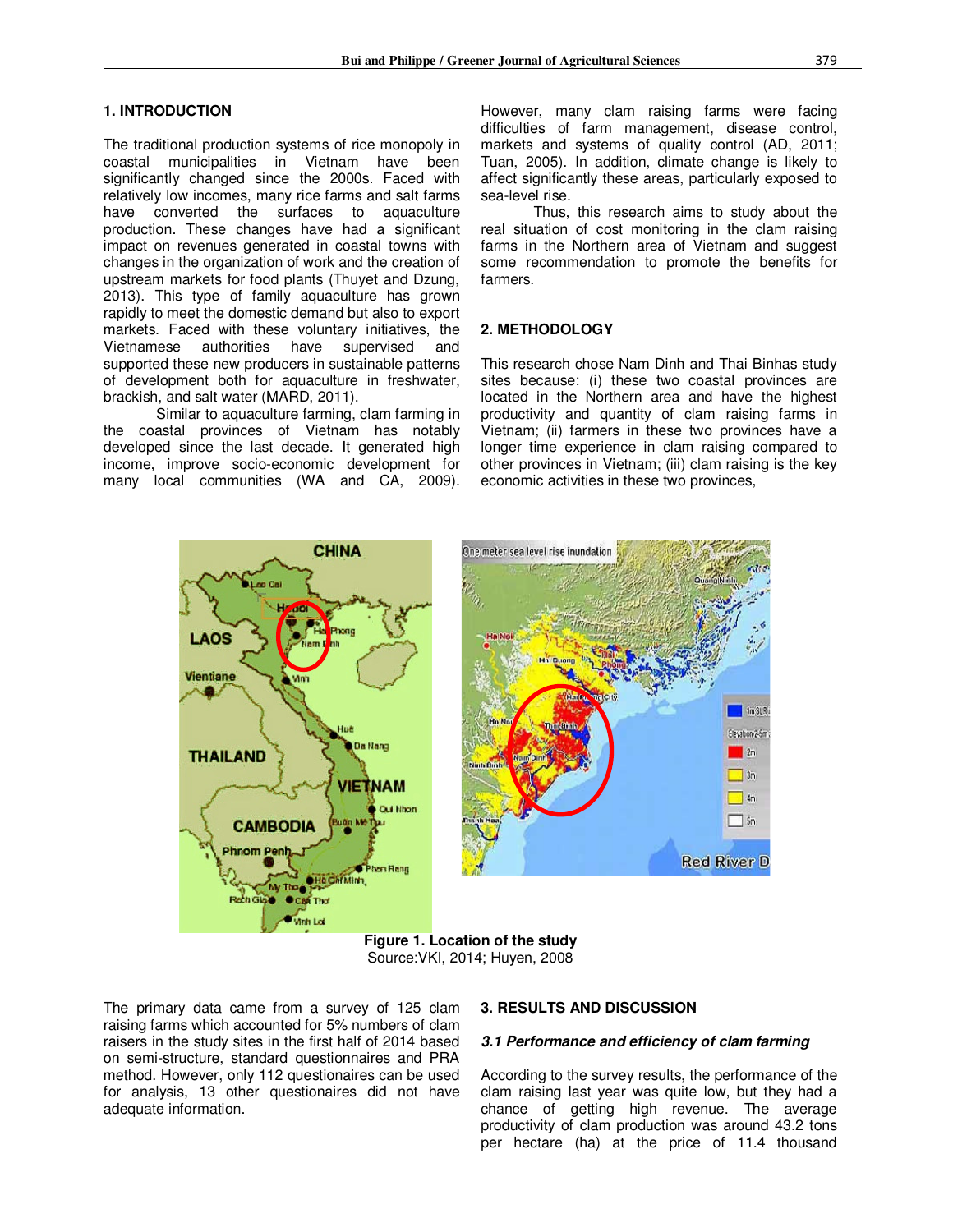Vietnamdong (VND) per kg; the farmers got a revenue of nearly 500 million VND per ha of production. However, on average, after 21 months of raising, the clam farmers received only 12.48 million VND (583 USD) due to high operating cost. In which, the farmers had to pay for quite a high amount of intermediate cost at 190 million VND (nearly 9000 USD) for this production process. Besides, the labour and financial cost also contributed a large amount to the operating cost of farms. It seems that, the added value for the clam farmers accounted for a high proportion (61.4% of revenue) but in fact, gross profit received by farmers was very low, accounted for only 2.5%. If the farmers can control better their operating cost, they will have a much higher gross profit.



**Figure 2.Cost of clam raising per ha in 21 months (million VND).** 

The survey results also showed that, clam raising was one of the very risky activity (Figure 3). Farmers had to face with many risks during the production process: unsecure quality of seed such as low growth rate, high death rate; late detection of disease; uncontrolled water source; natural disasters such as flood, storms, drought, sea level rise; etc. The most concern was the high death rate. This situation also reported in previous studies (Thuyet BD, and Dzung TV, 2013; AD, 2011). There was 75% number of farms faced with the situation of massive death. In which, there were some farms that had been in massive death by 9 and 10 times during their production.



**Figure 3. Frequency of facing with risk in farms** 

Due to the high risk, the performance results of clam raising farms last year was quite negative as there were more than one third farms that got lost, around

one third tried to get the break-even and only one third left got profit.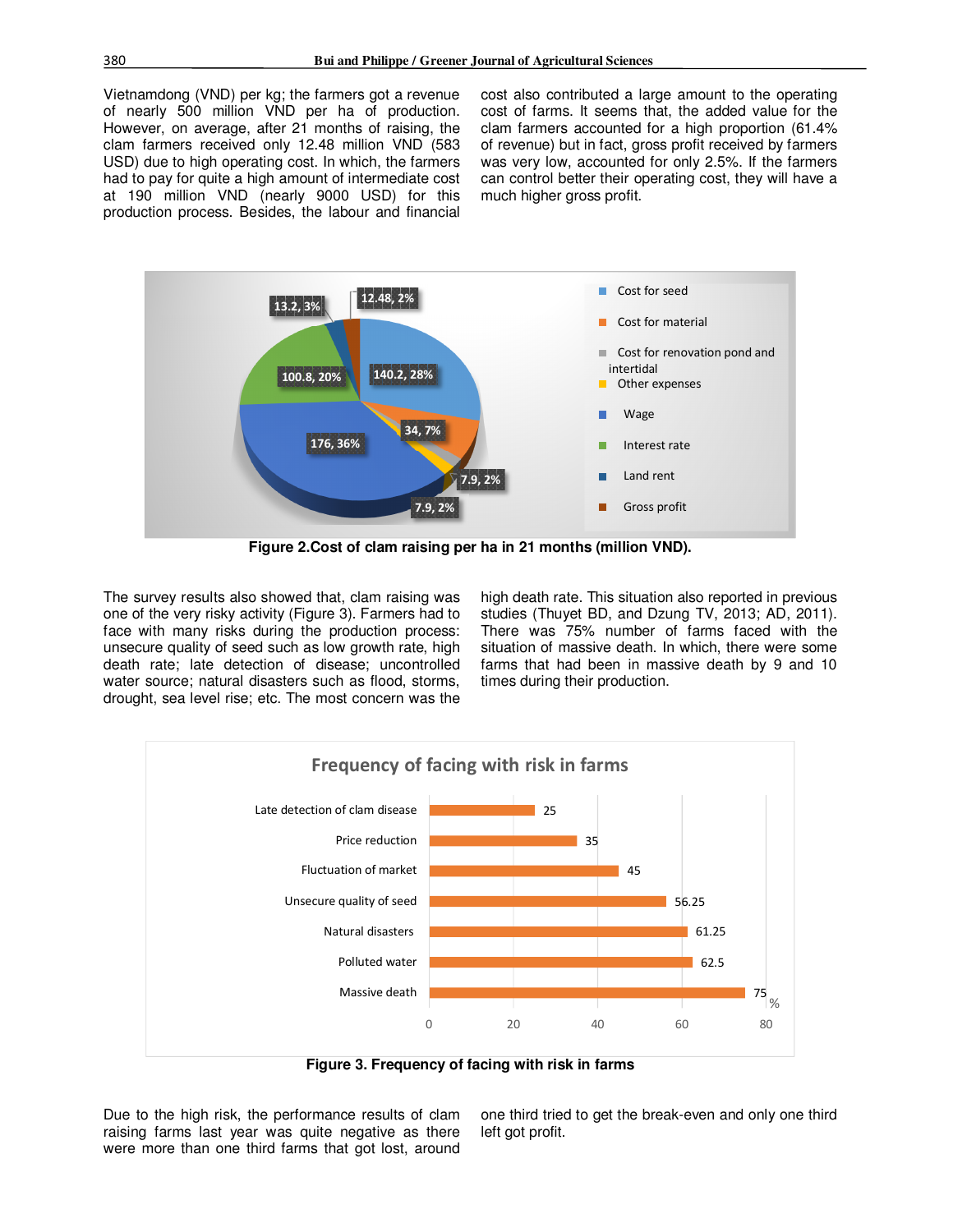

**Figure 4.Performance situation of clam raising farms** 

#### *3.2 Cost monitoring in farms*

Although the farmers complained that the cost of production was quite high but most clam raising farmers did not pay attention to monitor their cost. Most of them thought about cost and how to reduce the cost of production. In order to manage the farms and their production cost, they have to base on the record of actual cost. However, the clam farmers did not have a habit of monitoring their cost based on the recording. They managed their farms and cost based on their experience and memories.

There were 56% surveyed farmers said that they had at least one time recording their input-output, but most of them based on traditional recording such as noted down on the roof of their house, in the door, into their books but not reconsider, re-read and not used for decision making. None of them use computer or any scientific sample of recording to manage their cost. There were 28% surveyed farmers usually record their transactions; 18% farmers often recorded their transaction, 5% sometime record, and the left almost did not record.

In which, only 10.7% farmers recorded detail their transaction; 42.8% farmers just record main information or transaction; the left did not record. There was 39% transaction recorded by the time of remember, none of them have the habit or routine of recording daily or weekly. Most of the clam farmers were concerned on the amount they gained after a period of production, than farmers interested on how much they invested in their project. However, there were 53% surveyed farmers that recorded the cost transaction while there were only 28% of them that recorded the revenue. This implies that farmers did not know how to monitor their production process.

The farmers calculated their profit in their mind by subtracting their operating cost from total revenue they achieved after a period of time. However, they normally remembered only the main cost or recording main actual cost. They argued that they could estimate their production situation and profit with their memory and experience. Without recording, many of their transactions and cost had been omitted, thus they could not calculate exactly their profit. Besides, there were many farmers who thought that cost management was not important and not necessary to manage.

#### *3.3 Factors affecting the farms' economic performance and efficiency*

#### Farmers' characteristics

Age of clam raising farmers was quite high. Average age of clam raising farmers was 46 years old. Most of them were from 41 to 55 years old. At this age, farmers often had experience in life. They could accumulate a certain capital when switching from other occupations thus could make big investment decisions. However, this is a quite old age for the renovation and application of the new things in their farms such as knowledge, scientific method, technology, etc. Most of the respondent - farmers did not want to join any course of training or applying new things in their farms (even without any fee).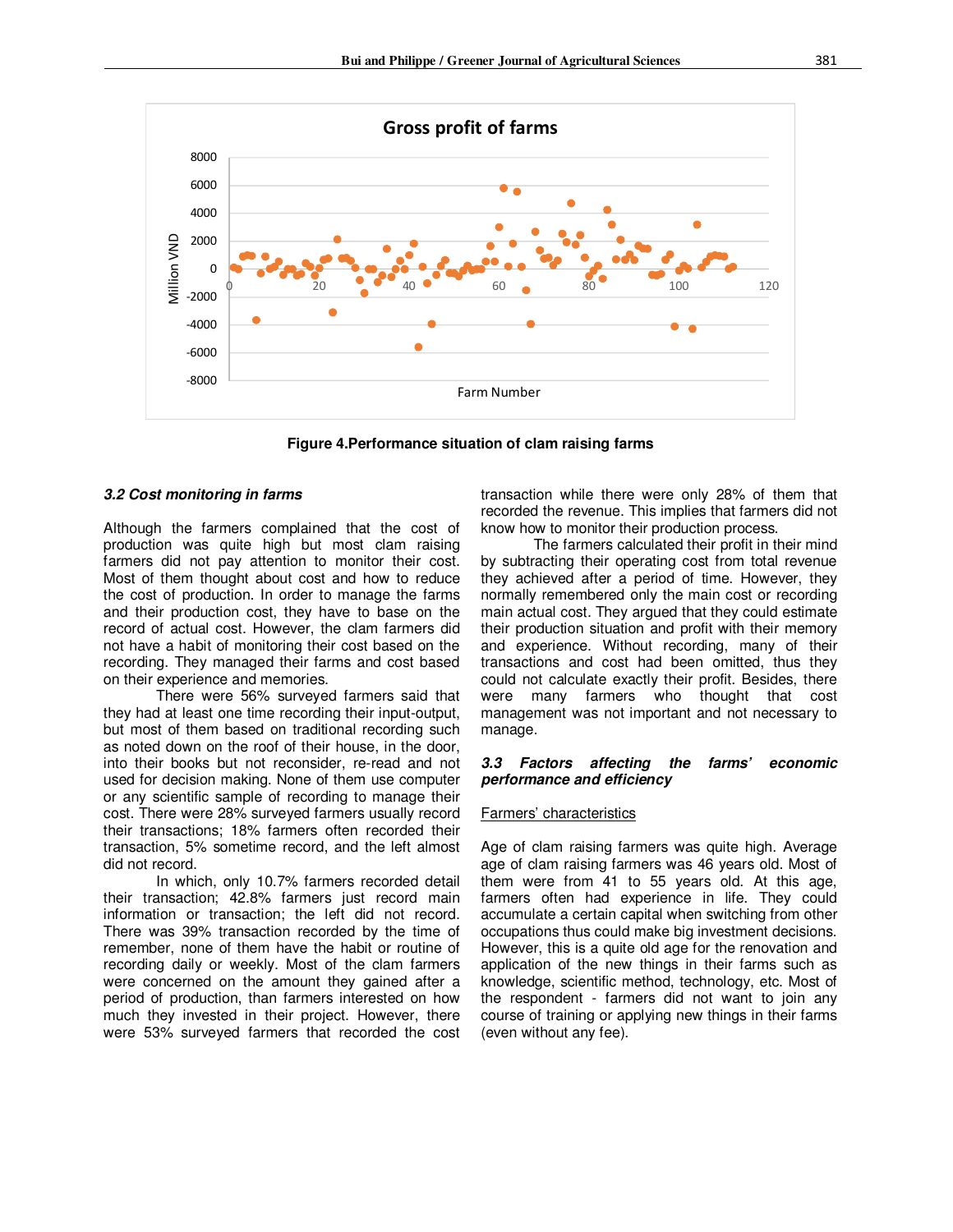

**Figure 5. Age structure of farmer** 

Education level also affects positively and directly to the performance results of clam raising and cost management (Pearson value  $= 0.63$ ). Most farmers had primarily and secondary school, which dominated at 78.57%. Proportion of farmers had high school level accounted for the left (21.43%). None of them had higher degree or technical certificate. None of them was trained technical skill of clam raising or farm managing. Therefore, it is very difficult to acquire science-technology knowledge.

#### - Market

Aquaculture producers responded to individual entrepreneurs relatively isolated. They delivered most of their products to many collectors (90%) who were engaged in a fierce competition. Vietnamese market system for aquaculture products was generally considered to be competitive and efficient. It involved different actors (collectors, wholesalers, retailers and processors) who developed short-term strategies, which were often difficult to understand and that did not allow a good production traceability. At the producer level, understanding of market mechanisms was very limited, which made it difficult to support for investment decision and marketing. Value added within the clam chain was unequally distributed among actors in the chain in the bias orientation to the nonfarmers (farmers accounted for 25% of added value while distributors gained 40%). Moreover, farmers were easily vulnerable due to the high fluctuation in the price. This was inevitable given the relative variability of supply and demand remained unstable, especially after the problems related to product quality and the vulnerability of the sector in the face of measures in international trade (barriers non-tariff and anti-dumping measures). Small producers were particularly exposed and vulnerable to this issue.

Besides, the poor distribution of the value generated within the sector for the benefit of producers, and volatility remained critical issues in terms of agricultural policy. The central themes for a family support aquaculture in coastal areas to reduce poverty were linked in priority to better control production cost, and environmental management adapted. The two aspects were closely linked since the sustainability of these production systems involved as a key success factor taking into account the impact on the natural resources of this type of activity.

#### - Location and area of clam raising farms

According to the survey result, 62.5% respondent farmers complained that clam raising farms located in the coastal line were easily affected by pollutants from the use of agro-chemicals in the upstream area and from areas of habitat, the water quality, flood, and climate change, have caused natural disasters (El Nino, el Nina, storms, flood, and drought). They thought that these were considered as one of the major reasons for the massive death of the clam in farms. These threats, inturn, particularly affect the performance of farmers who depend exclusively on aquaculture production for their survival. However, these result is different from the previous studies. Research from Thuyet BD, and Dzung TV (2013) supposed that reasons for massive death could be: (i) suddenly change in temperature (30.5% respondence); (ii) low quality water source (24.8% respondence) and (iii) salt level (14.3%). In the meanwhile, the results from the National conference to find out the reasons for massive death in clam organized by Ministry of Agriculture and Rural Development of Vietnam on the 21st of August, 2014 concluded that the major reasons for massive death were due to the hot weather led to high temperature, and high density of clam raising (Thu Hien, 2014).

Despite the unfavorable situation of production, there were many farmers (57.14%)still intended to expand their raising area, some other would like to continue the current area of production (25%), while there were only 17.86% surveyed farms would narrow their production area. This situation could be explained by two main reasons: the first, some farmers who got lost still wanted to continue developing their production